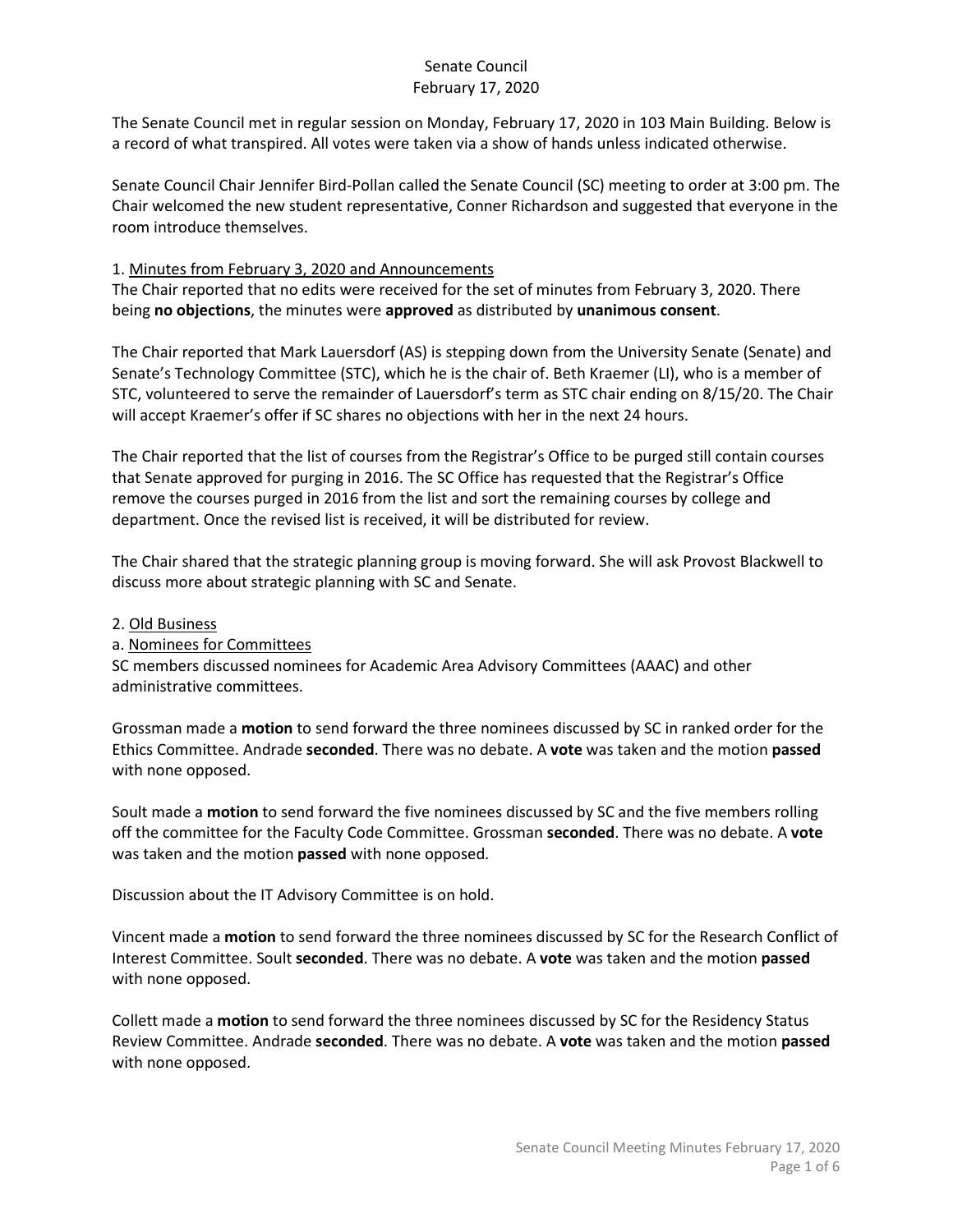Soult made a **motion** to send forward the seven nominees discussed by SC for the Senate Hearing Panel on Promotion and Tenure. Vincent **seconded**. There was no debate. A **vote** was taken and the motion **passed** with none opposed.

Collett made a **motion** to send forward the two nominees discussed by SC in ranked order for the University Joint Committee on Honorary Degrees. Vincent **seconded**. There was no debate. A **vote** was taken and the motion **passed** with none opposed.

Discussion about the UK Core Education Committee is on hold.

Grossman made a **motion** to send forward the 13 nominees discussed by SC for the University Appeals Board. Cantrell **seconded**. There was no debate. A **vote** was taken and the motion **passed** with none opposed.

Grossman made a **motion** to send forward the three STS clinical area nominees discussed by SC in ranked order for the Senate Advisory Committee on Privilege and Tenure. Vincent **seconded**. There was no debate. A **vote** was taken and the motion **passed** with none opposed.

Soult made a **motion** to send forward the five STS nonclinical area nominees discussed by SC for the Senate Advisory Committee on Privilege and Tenure. Andrade **seconded**. There was no debate. A **vote** was taken and the motion **passed** with none opposed.

Vincent made a **motion** to send forward the four ETS area nominees discussed by SC for the Senate Advisory Committee on Privilege and Tenure. Andrade **seconded**. There was no debate. A **vote** was taken and the motion **passed** with none opposed.

Grossman made a **motion** to send forward the four RTS area nominees discussed by SC for the Senate Advisory Committee on Privilege and Tenure. Brion **seconded**. There was no debate. A **vote** was taken and the motion **passed** with none opposed.

Soult made a **motion** to send forward the five nominees discussed by SC and the four members rolling off the AAAC for the Biological Sciences. Brion **seconded**. There was no debate. A **vote** was taken and the motion **passed** with none opposed.

Grossman made a **motion** to send forward the two College of Pharmacy nominees discussed by SC for the AAAC for the Health Care Clinical Sciences. Vincent **seconded**. There was no debate. A **vote** was taken and the motion **passed** with none opposed.

Grossman made a **motion** to send forward the two College of Medicine nominees discussed by SC for the AAAC for the Health Care Clinical Sciences. Andrade **seconded**. There was no debate. A **vote** was taken and the motion **passed** with none opposed.

Vincent made a **motion** to send forward the two College of Agriculture, Department of Veterinary Science nominees discussed by SC for the AAAC for the Health Care Clinical Sciences. Brion **seconded**. There was no debate. A **vote** was taken and the motion **passed** with none opposed.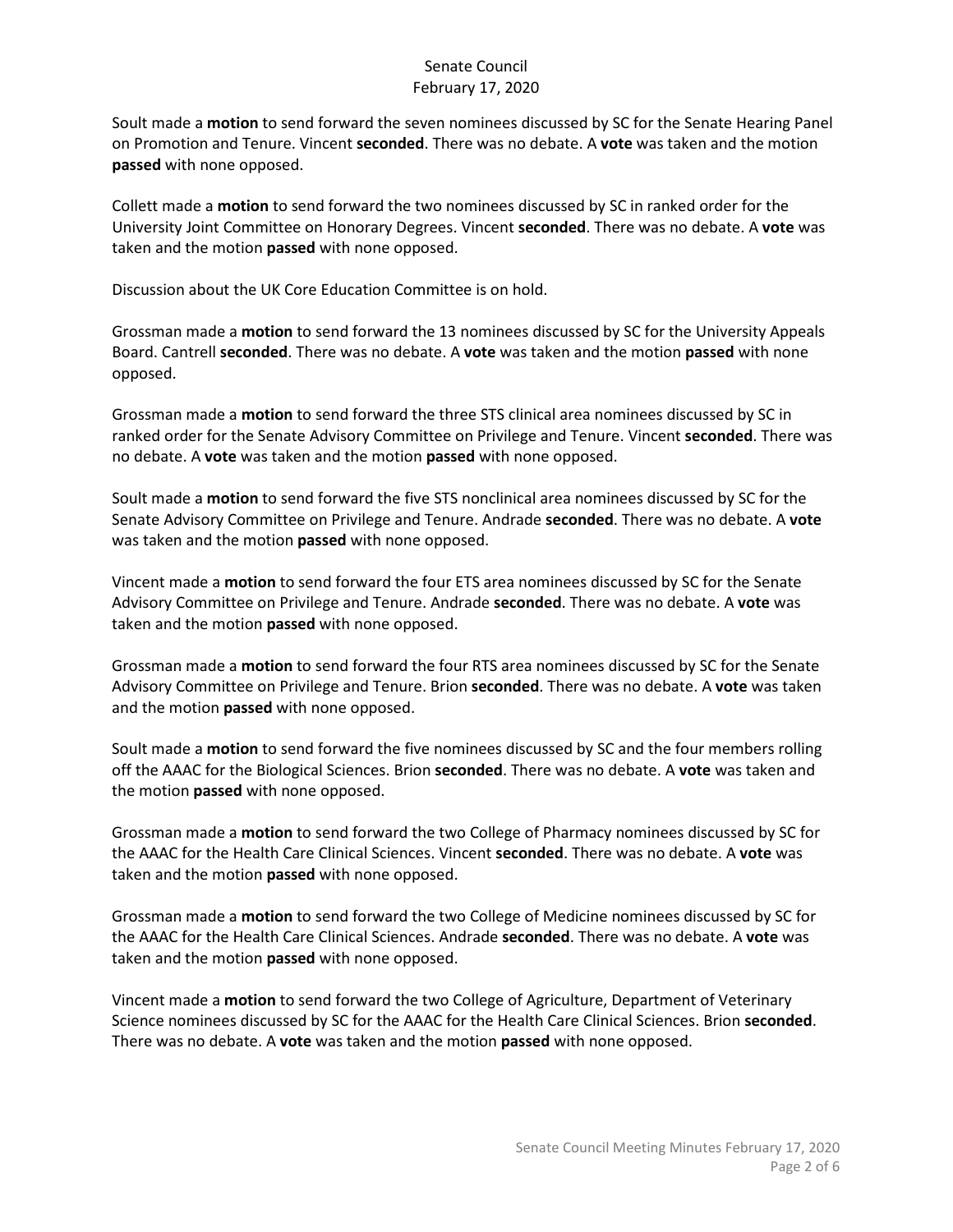Grossman made a **motion** to send forward the two College of Health Sciences nominees discussed by SC for the AAAC for the Health Care Clinical Sciences. Andrade **seconded**. There was no debate. A **vote** was taken and the motion **passed** with none opposed.

Vincent made a **motion** to send forward the two alternate nominees discussed by SC for the AAAC for the Health Care Clinical Sciences. Collett **seconded**. There was no debate. A **vote** was taken and the motion **passed** with none opposed.

Grossman made a **motion** to send forward the three nominees discussed by SC and the four members rolling off the committee for the AAAC for the Humanities and Arts. Andrade **seconded**. There was no debate. A **vote** was taken and the motion **passed** with none opposed.

Vincent made a **motion** to send forward the ten nominees discussed by SC for the AAAC for the Physical and Engineering Sciences. Collett **seconded**. There was no debate. A **vote** was taken and the motion **passed** with none opposed.

Soult made a **motion** to send forward the seven nominees discussed by SC for the AAAC for the Social Sciences. Collett **seconded**. There was no debate. A **vote** was taken and the motion **passed** with none opposed.

Soult made a **motion** to send forward the eight nominees discussed by SC for the AAAC for the Libraries. Andrade **seconded**. There was no debate. A **vote** was taken and the motion **passed** with none opposed.

The Chair asked that agenda items involving visitors be heard next.

# 3. Committee Reports

a. Ad Hoc Committee to Review the Institute for the Study of Free Enterprise (ISFE) – Ernie Bailey (AG), Chair

Bailey shared the final report from the ad hoc committee on ISFE. He explained that the committee was formed by the Senate in spring of 2019 to conduct a mid-term review of ISFE based on the motion passed at the time the ISFE was formed as an MDRC. The ad hoc committee began its review in Spring 2019 and did not complete its work before the summer. The committee renewed its review process during the fall of 2019 in order to include significant and recent changes in funding and leadership. Their report included 4 conclusions and 3 recommendations. Bailey introduced ISFE Director Charles Courtemanche and the floor was opened for questions. There were none.

Grossman made a **motion** to accept the ad hoc committee's ISFE report and present it to the Senate. Collett **seconded**. A **vote** was taken and the motion **passed** with none opposed.

# b. Senate's Academic Organization and Structure Committee (SAOSC) – Zack Bray (LA), Chair i. Proposed Move of BA and Minor in Environmental and Sustainability Studies from College to Department of Geography

Bray explained the proposal. The Chair solicited questions of fact from SC and there were none. The Chair stated that the **motion** on the floor was a recommendation from the SAOSC that the University Senate endorse the proposed move of BA and Minor in Environmental and Sustainability Studies from College to Department of Geography. Because the motion came from committee, no **second** was needed. The Chair asked if there was debate on the proposal. There was none. A **vote** was taken and the motion **passed** with none opposed.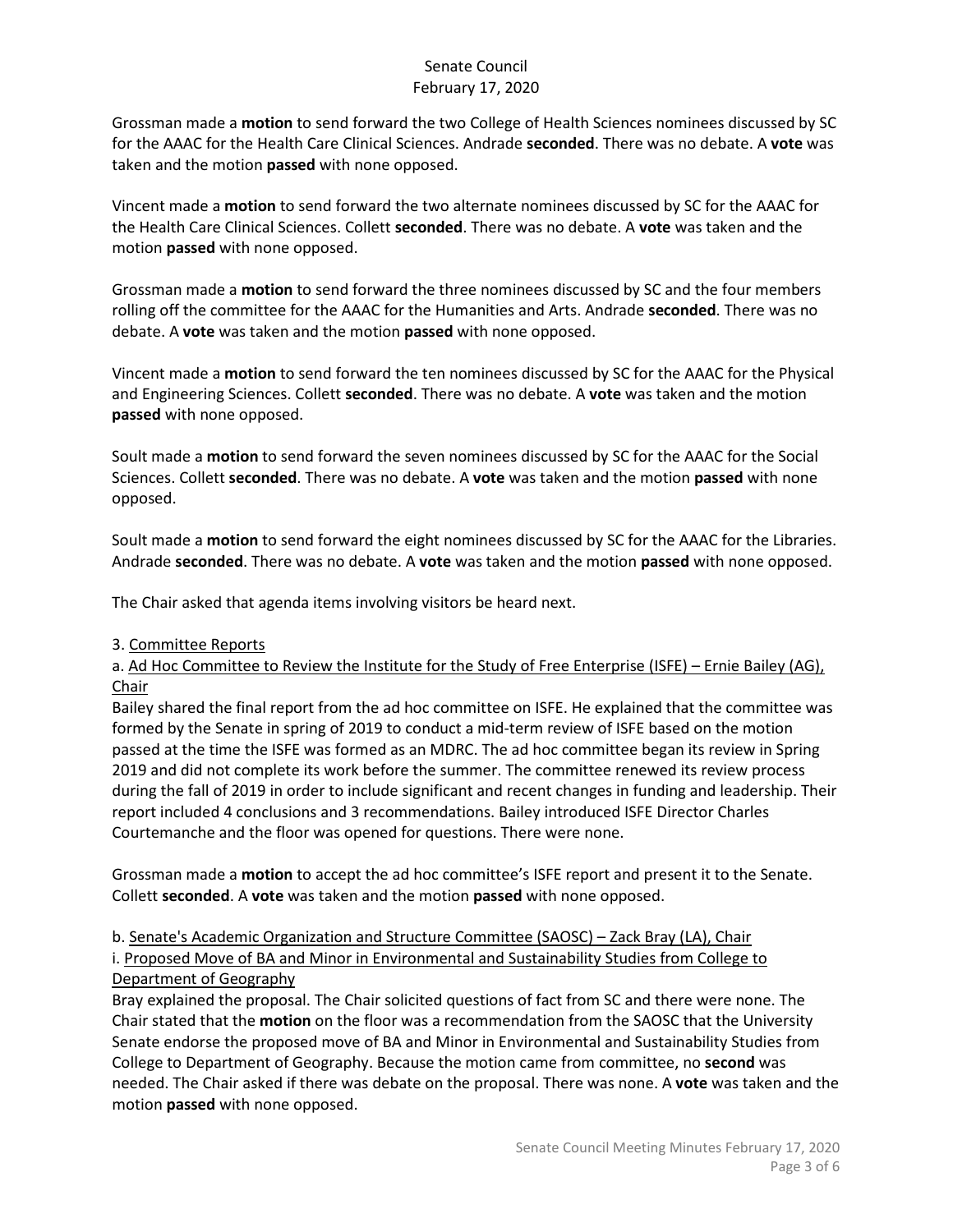# c. Senate's Admissions and Academic Standards Committee (SAASC) – Bill Smith, Chair

The Chair explained that the requirement has been waived in the past for the open hearings and disclosures requirements set forth in *SR 3.4.2.2.2* when academic programs or educational units are reviewed by a Senate committee. The Chair requested that the Rules and Elections Committee (SREC) make an official interpretation of this rule to verify if it should continue to be waived or if the Senate meeting to vote on closing a program can serve as the open hearing.

# i. Proposed Suspension and Closure of Pre-Physician Assistant Studies (Major Code: PPAS-BHS; Degree Code: BHS-AH)

Smith explained the proposal. The Chair solicited questions of fact from SC and it was explained that the bachelor's degree is no longer recognized so it has become obsolete in the profession. The Chair stated that the **motion** on the floor was a recommendation that the University Senate approve the College of Health Sciences request to suspend and close the Pre-Physician Assistant Studies program.

Grossman made a **motion** to waive *SR 3.4.2.2.2* for the proposed suspension and closure of the Pre-Physician Assistant Studies program. Brion **seconded**. There was no debate. A **vote** was taken and the motion **passed** with none opposed and one abstaining.

Because the motion came from committee, no **second** was needed. The Chair asked if there was debate on the proposal. There was none. A **vote** was taken and the motion **passed** with none opposed.

- ii. Proposed Suspension and Closure of Graduate Certificate in Reproductive Biology
- iii. Proposed Suspension and Closure of MS Reproductive Biology
- iv. Proposed Suspension and Closure of PhD Reproductive Biology

Smith explained the proposal. The Chair solicited questions of fact from SC and there were none. The Chair stated that the **motion** on the floor was a recommendation that the University Senate approve the College of Health Sciences request to suspend and close the MS, PhD, and Graduate Certificate programs in Reproductive Biology.

Andrade made a **motion** to waive *SR 3.4.2.2.2* for the proposed suspension and closure of the MS, PhD, and Graduate Certificate programs in Reproductive Biology. Soult **seconded**. There was no debate. A **vote** was taken and the motion **passed** with none opposed and one abstaining.

Because the motion came from committee, no **second** was needed. The Chair asked if there was debate on the proposal. There was none. A **vote** was taken and the motion **passed** with none opposed.

# v. Proposed Suspension of Doctor of Public Health (DrPH)

Smith explained the proposal. The Chair solicited questions of fact from SC and there was clarification of when the final students will be done with the program (2022). The Chair stated that the **motion** on the floor was a recommendation that the University Senate approve the College of Public Health request to suspend admissions to the Doctor of Public Health program.

Cantrell made a **motion** to waive *SR 3.4.2.2.2* for the proposed suspension of the Doctor of Public Health program. Collett **seconded**. There was no debate. A **vote** was taken and the motion **passed** with none opposed and one abstaining.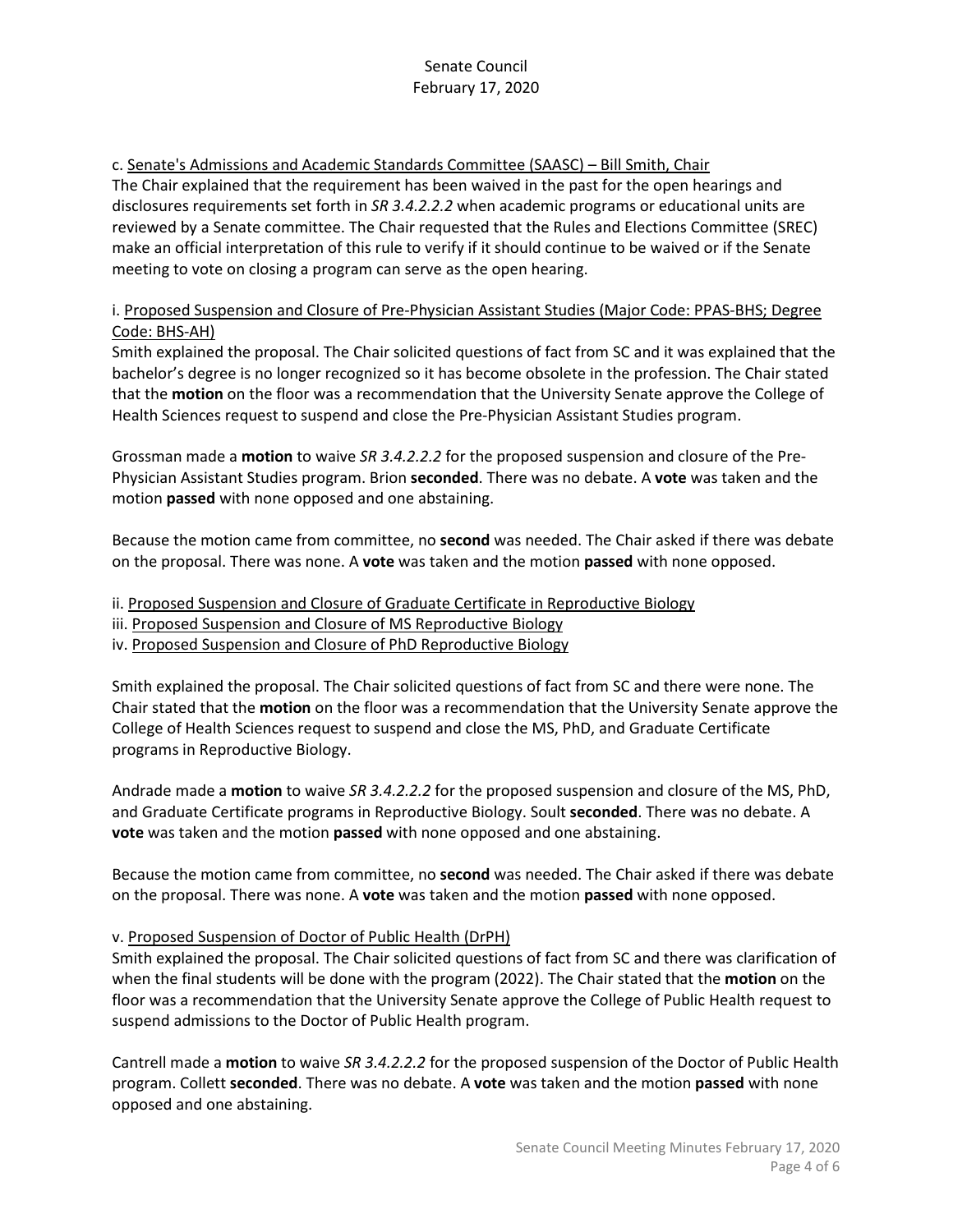Because the motion came from committee, no **second** was needed. The Chair asked if there was debate on the proposal. There was none. A **vote** was taken and the motion **passed** with none opposed.

### vi. Proposed New Admissions Path into Lewis Honors Program for Sophomores

Smith explained the proposal and noted that certain changes should be considered for *SR 4.2.2.6*. Associate Dean of Academic Affairs in the Lewis Honors College Czarena Crofcheck agreed to review the suggested changes to *SR 4.2.2.6*. The Chair solicited questions of fact from SC and there were none. The Chair stated that the **motion** on the floor was a recommendation that the University Senate approve the Lewis Honors College proposal for sophomore admission. Because the motion came from committee, no **second** was needed. There was no debate. A **vote** was taken and the motion **passed** with none opposed.

#### 4. Nominees for Ad Hoc Committee on Self-Authored Textbooks

The Chair explained that names were solicited for an Ad Hoc Committee on Self-Authored Textbooks. The list that was distributed to SC with names that were self-nominated and nominated by others. The Vice Provost Larry Holloway asked for four nominees that have self-authored and four who have not self-authored textbooks. Grossman made a **motion** to submit all names on the list as nominees for the Ad Hoc Committee on Self-Authored Textbooks. Brion **seconded**. The Chair asked if there was debate. There was none. A **vote** was taken and the motion **passed** with none opposed.

#### 2. Old Business

# b. Planning for 2019-20 Faculty Evaluation of the President

The Chair explained that historically a small committee led by the SC Vice Chair prepares and administers the faculty evaluation of the President. Members for this committee were discussed. Grossman made a **motion** that SC Vice Chair DeShana Collett (HS), Leslie Vincent (BE), Aaron Cramer (EN), and Richard Charnigo (AS) compose the Planning Committee for the 2019-20 Faculty Evaluation of the President. Soult **seconded**. The Chair asked if there was debate. There was none. A **vote** was taken and the motion **passed** with none opposed.

#### c. Proposal Regarding Phased Retirement and Senate Membership

Grossman reported that the Phased Retirement Ad Hoc committee met to discuss senator feedback about the phased retirement and Senate membership survey. The results indicated that Senators are in favor of allowing faculty who go on phased retirement during their term on Senate be allowed to finish their term, but faculty already on phased retirement should not be allowed to assume new terms. In order to allow this, the GRs will need to be changed. The committee has drafted a proposal for the change and the Legal Office has reviewed it.

The discussion was postponed due to time constraints.

#### 5. February Senate Meeting Roundtable

The Chair solicited comments from SC members about the February Senate meeting. Below are various comments.

- Glad to hear discussion.
- It's not always good to have a big discussion attached to a specific item. We need to find a way to make space for that bigger discussion.

The meeting was adjourned at 5:05 pm.